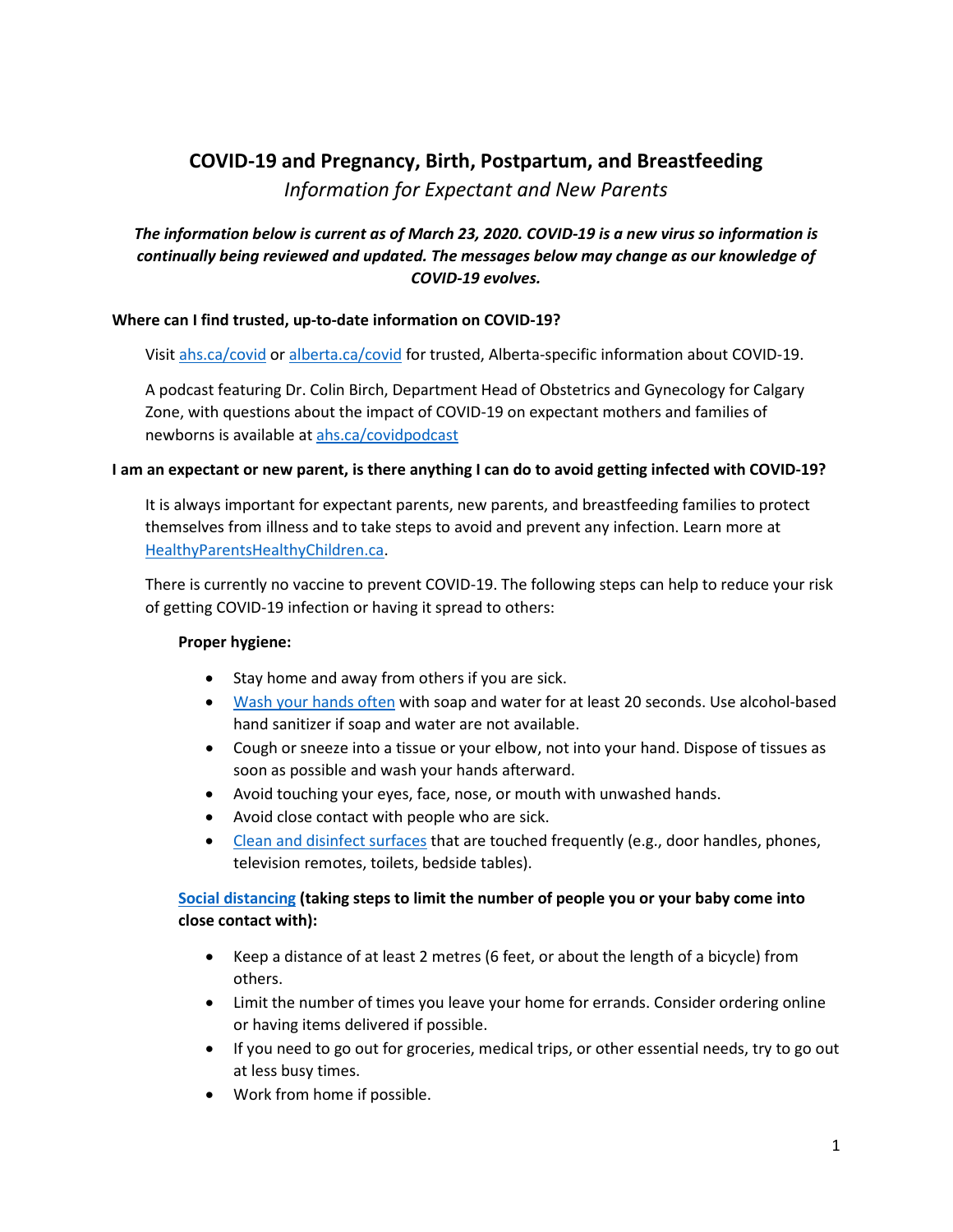- Maintain distance (at least 2 metres, or 6 feet) when you go for walks in your neighbourhood or park.
- Avoid social gatherings.
- Avoid overcrowding in places like elevators.
- Stay in virtual contact with family and friends. If you are feeling isolated, reach out.
- Avoid close contact with people who are sick or have COVID-19 symptoms (fever, cough, other cold or flu-like symptoms).

## **Pregnancy (prenatal)**

## **I am pregnant and I am worried about getting infected with COVID-19. How will COVID-19 affect me and my baby?**

There is currently no evidence to suggest that being pregnant increases your risk of getting COVID-19. People who are pregnant are currently considered to have the same risk of getting COVID-19 as other adults.

COVID-19 does not seem to cross the placental barrier and there is currently no evidence that the virus is transmitted to your baby during pregnancy, delivery or through breastmilk.

If you are pregnant and have a suspected or confirmed diagnosis of COVID-19, the course of your illness during pregnancy should not be any different than a typical, healthy, non-pregnant person. There is currently no evidence to suggest that a pregnant person is at a greater risk for more serious complications related to COVID-19.

However, as with any significant maternal illness, there is always an increased risk of preterm or stillbirth. Talk to your health care provider if you have any [symptoms of COVID-19](https://www.albertahealthservices.ca/topics/Page16997.aspx#sign) or test results if you have them, or other respiratory illness.

#### **If I think I already have the COVID-19 infection, what should I do?**

If you aren't feeling well, complete th[e COVID 19 online screening](https://www.albertahealthservices.ca/topics/Page16944.aspx) tool that is available at [ahs.ca/covid.](https://www.albertahealthservices.ca/topics/Page16944.aspx)

Notify your health care provider of your concerns, as they may need to make different arrangements for your clinic appointments and prenatal care.

#### **I'm pregnant and feeling healthy. Should I still go to my prenatal appointments?**

Different clinics and offices may have implemented different procedures and policies at this time. Talk to your physician or midwife about your upcoming prenatal appointments. If you are worried about leaving your home to attend an appointment, talk to your health care provider.

## **Labour and birth (intrapartum)**

At this time, Alberta Health Services has taken steps to restrict visitors to hospitals. These restrictions also apply to your labour support person. [Learn more here.](https://www.albertahealthservices.ca/topics/Page17001.aspx)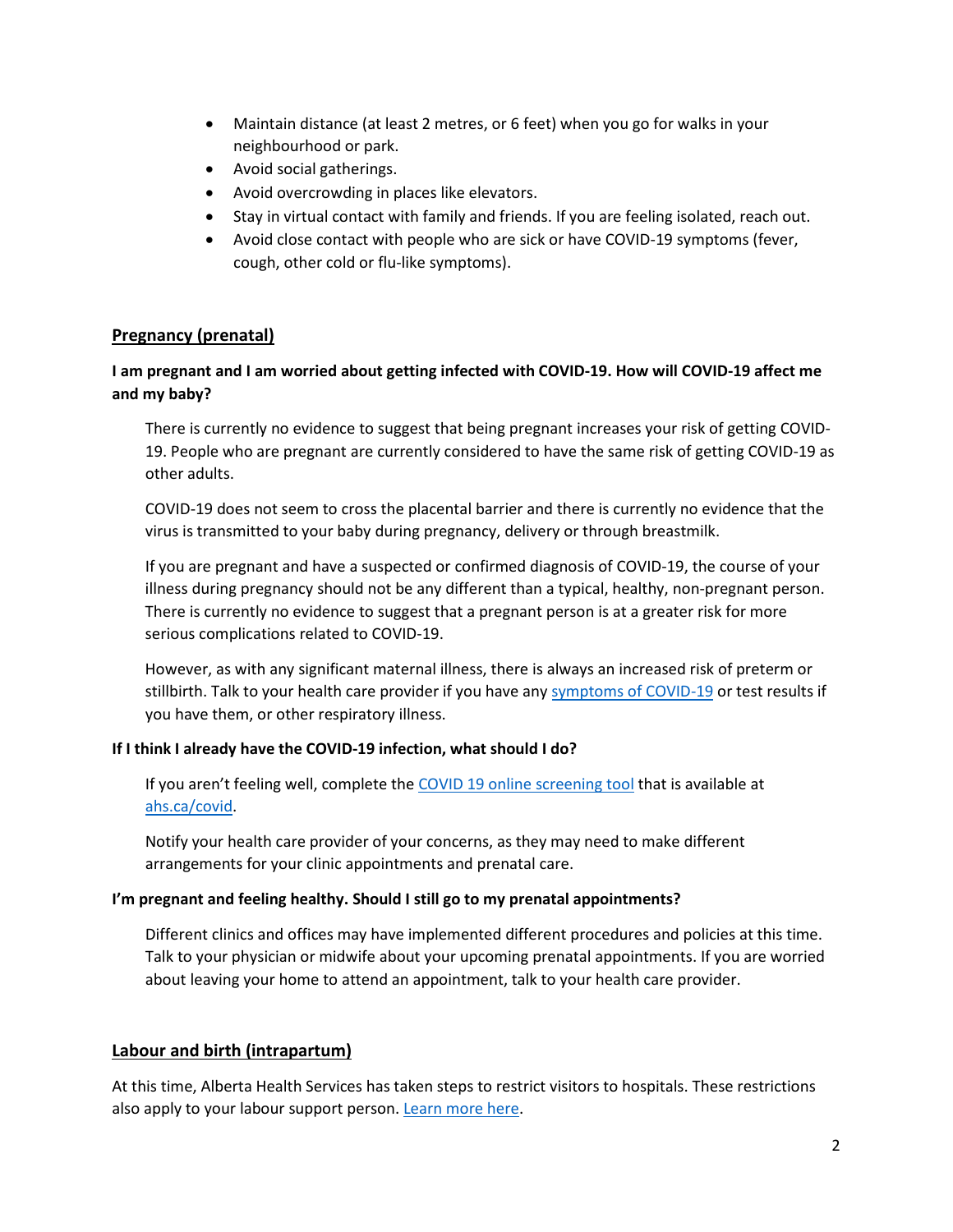#### **What will happen when I am in labour during the COVID-19 pandemic?**

If you do not have any symptoms of COVID-19 and are not on self-isolation, labour and delivery can occur at your hospital or in your home as previously planned with your health care provider. Visit [HealthyParentsHealthyChildren.ca for information on labour and birth.](https://www.healthyparentshealthychildren.ca/im-pregnant/labour-and-birth)

If you are on self-isolation and not experiencing any symptoms, your labour and delivery can occur at the hospital or in your home as previously planned. However, your health care provider, your support person, and any relevant hospital staff will wear protective equipment that includes a gown, mask with eye protection, and gloves. As there are restrictions on the visitors allowed that also include support persons, your health care provider will ask your support person screening questions either when arriving at the hospital or before entering your home.

If you are experiencing symptoms of COVID-19 or have tested positive, your health care provider will recommend that labour and delivery occur in a hospital. Your health care provider will still be able to attend your labour and delivery. Your health care provider, your support person, and any relevant hospital staff will wear protective equipment.

## **Postpartum**

#### **What will happen when I am discharged from the hospital?**

If possible, you and your baby may be discharged early from hospital. A public health nurse or your midwife will contact you to check on you and discuss the need for further follow up.

A public health nurse, physician or your midwife will continue your postpartum care in the community. You should continue to practice good hand hygiene and social distancing. Continue to practic[e self-isolation,](https://www.alberta.ca/self-isolation.aspx) if needed.

## **If I am experiencing symptoms, have been tested positive for COVID-19, or need to self-isolate, can I still have [skin-to-skin contact](https://www.healthyparentshealthychildren.ca/im-pregnant/postpartum/bringing-home-baby#getting-to-know-your-newborn-skin-to-skin) with my baby after delivery?**

Yes, you can. Your health care provider will show you how to wash your hands and chest and wear a mask to protect your baby. You can continue this practice to keep your baby safe until you are feeling better. Feeling better means that all of your symptoms have resolved or 10 days has passed since the start of symptoms, whichever is longer.

#### **Breastfeeding**

#### **If I have COVID-19, will I still be able to breastfeed and provide care to my baby?**

Based on current evidence, COVID-19 is not transmitted through breastmilk. Th[e benefits of](https://www.healthyparentshealthychildren.ca/im-a-parent/feeding-your-baby/breastfeeding-basics)  **[breastfeeding](https://www.healthyparentshealthychildren.ca/im-a-parent/feeding-your-baby/breastfeeding-basics) contribute to the overall health of your baby and breastfeeding continues to be** recommended.